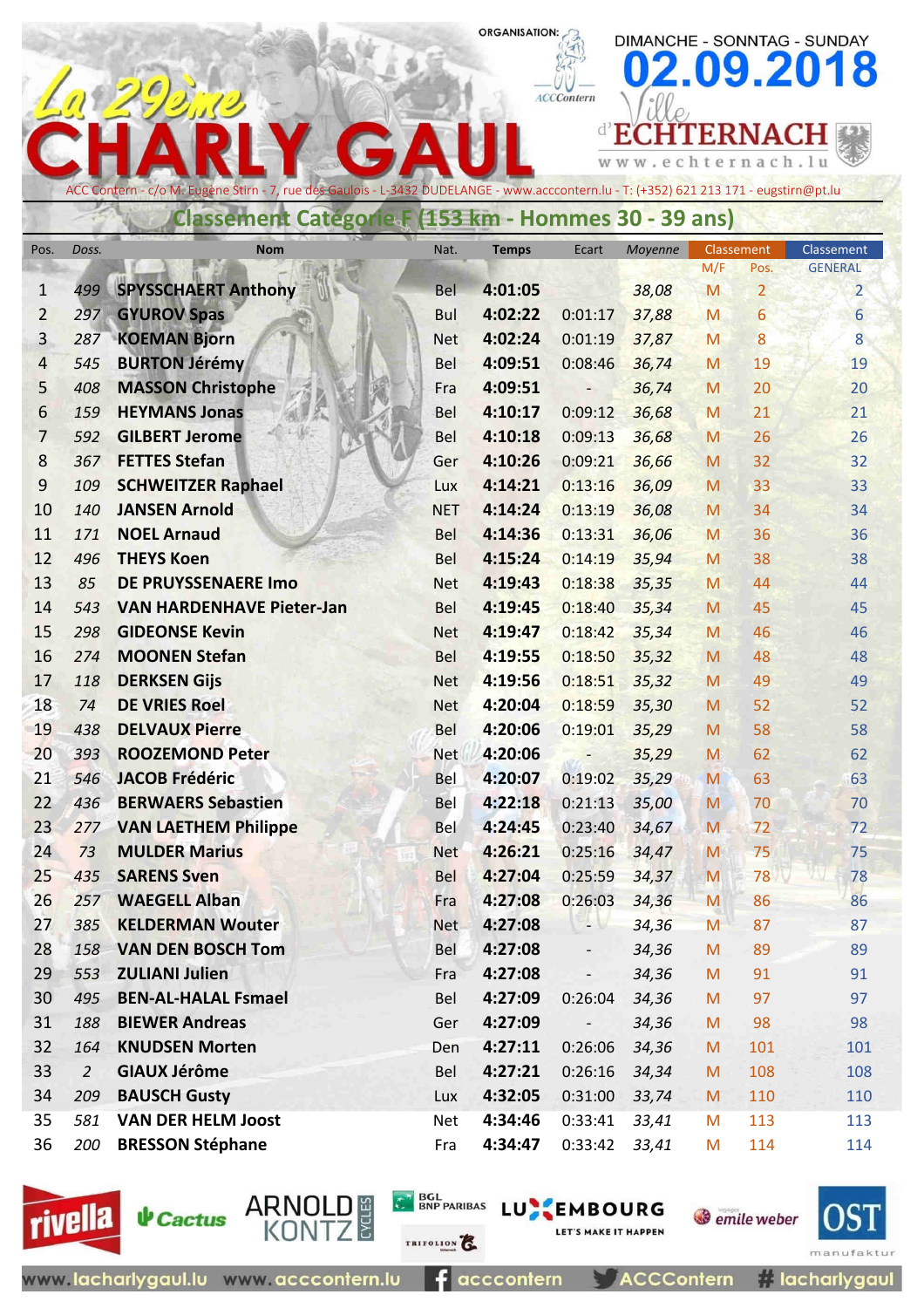## **ORGANISATION:**

G

 $\boldsymbol{\Lambda}$ 

 $ACCContern$ 

d'EC

w w w

DIMANCHE - SONNTAG - SUNDAY

**HTERNA** 

c h  $\mathbf t$ 

e

09.2018

ernach.lu

Щ

| ACC Contern - c/o M. Eugène Stirn - 7, rue des Gaulois - L-3432 DUDELANGE - www.acccontern.lu - T: (+352) 621 213 171 - eugstirn@pt.lu |       |                               |            |              |                          |         |           |            |                |
|----------------------------------------------------------------------------------------------------------------------------------------|-------|-------------------------------|------------|--------------|--------------------------|---------|-----------|------------|----------------|
| Classement Categorie F (153 km - Hommes 30 - 39 ans)                                                                                   |       |                               |            |              |                          |         |           |            |                |
| Pos.                                                                                                                                   | Doss. | <b>Nom</b>                    | Nat.       | <b>Temps</b> | Ecart                    | Moyenne |           | Classement | Classement     |
|                                                                                                                                        |       |                               |            |              |                          |         | M/F       | Pos.       | <b>GENERAL</b> |
| 37                                                                                                                                     | 375   | <b>JANS Rob</b>               | <b>Bel</b> | 4:35:14      | 0:34:09                  | 33,35   | M         | 116        | 116            |
| 38                                                                                                                                     | 131   | <b>DE VLIEGER Bram</b>        | <b>Net</b> | 4:35:15      | 0:34:10                  | 33,35   | M         | 120        | 120            |
| 39                                                                                                                                     | 178   | <b>DEMEYERE Dimitri</b>       | Lux        | 4:35:15      |                          | 33,35   | M         | 122        | 122            |
| 40                                                                                                                                     | 70    | <b>BROEKHUIZEN Erik</b>       | <b>Net</b> | 4:35:16      | 0:34:11                  | 33,35   | M         | 124        | 124            |
| 41                                                                                                                                     | 573   | <b>CROUGHS Steven</b>         | Bel        | 4:35:16      |                          | 33,35   | M         | 125        | 125            |
| 42                                                                                                                                     | 66    | <b>VAN GENT Hugo</b>          | <b>Net</b> | 4:35:16      | $\overline{\phantom{a}}$ | 33,35   | M         | 126        | 126            |
| 43                                                                                                                                     | 263   | <b>JEHLIN Daniel</b>          | Ger        | 4:35:17      | 0:34:12                  | 33,35   | M         | 128        | 128            |
| 44                                                                                                                                     | 527   | <b>DE MAYER Jan</b>           | Bel        | 4:35:18      | 0:34:13                  | 33,35   | M         | 129        | 129            |
| 45                                                                                                                                     | 397   | <b>POURRAT Pierre Étienne</b> | Fra        | 4:35:21      | 0:34:16                  | 33,34   | M         | 130        | 130            |
| 46                                                                                                                                     | 305   | <b>WIRTZ Roman</b>            | Ger        | 4:39:53      | 0:38:48                  | 32,80   | M         | 133        | 133            |
| 47                                                                                                                                     | 404   | <b>CARBONELLE Jurgen</b>      | Bel        | 4:41:06      | 0:40:01                  | 32,66   | M         | 137        | 137            |
| 48                                                                                                                                     | 35    | <b>LEEFTINK Dennis</b>        | <b>Net</b> | 4:41:07      | 0:40:02                  | 32,66   | M         | 138        | 138            |
| 49                                                                                                                                     | 280   | <b>VERMEIREN Peter</b>        | Bel        | 4:41:53      | 0:40:48                  | 32,57   | M         | 145        | 145            |
| 50                                                                                                                                     | 272   | <b>KLINGELEERS Bart</b>       | Bel        | 4:45:05      | 0:44:00                  | 32,20   | M         | 149        | 150            |
| 51                                                                                                                                     | 183   | <b>VAN KLINKEN Robert</b>     | <b>Net</b> | 4:45:06      | 0:44:01                  | 32,20   | M         | 153        | 156            |
| 52                                                                                                                                     | 273   | <b>LAFAILLE Bert</b>          | <b>Bel</b> | 4:45:09      | 0:44:04                  | 32,19   | M         | 157        | 161            |
| 53                                                                                                                                     | 256   | <b>MEIJVOGEL Rick</b>         | <b>Net</b> | 4:45:09      |                          | 32,19   | M         | 159        | 164            |
| 54                                                                                                                                     | 353   | <b>VAN DER HOEVEN Douwe</b>   | <b>Net</b> | 4:45:10      | 0:44:05                  | 32,19   | M         | 161        | 166            |
| 55                                                                                                                                     | 268   | <b>FAES Fabio</b>             | Bel        | 4:45:11      | 0:44:06                  | 32,19   | M         | 164        | 169            |
| 56                                                                                                                                     | 84    | DE PRUYSSENAERE Robin         | <b>Net</b> | 4:48:56      | 0:47:51                  | 31,77   | M         | 171        | 176            |
| 57                                                                                                                                     | 142   | <b>CARTON Gunther</b>         | <b>BEL</b> | 4:48:56      |                          | 31,77   | M         | 172        | 177            |
| 58                                                                                                                                     | 198   | <b>VALENTINY Georges</b>      | Lux        | 4:48:56      | ٠                        | 31,77   | M         | 174        | 179            |
| 59                                                                                                                                     | 230   | <b>KOWARA Konrad</b>          | Pol        | 4:48:57      | 0:47:52                  | 31,77   | M         | 175        | 180            |
| 60                                                                                                                                     | 26    | <b>VISSER Teun</b>            | <b>Net</b> | 4:48:58      | 0:47:53                  | 31,77   | M         | 177        | 182            |
| 61                                                                                                                                     | 37    | <b>DROOGENDIJK Leendert</b>   | <b>Bel</b> | 4:48:58      | $\overline{\phantom{0}}$ | 31,77   | M         | 178        | 183            |
| 62                                                                                                                                     | 241   | <b>HOPMAN Pascal</b>          | <b>Net</b> | 4:48:59      | 0:47:54                  | 31,77   | M         | 179        | 184            |
| 63                                                                                                                                     | 331   | <b>VAN DER STORM Lukas</b>    | <b>Net</b> | 4:49:00      | 0:47:55                  | 31,76   | M         | 181        | 186            |
| 64                                                                                                                                     | 475   | <b>JACOBS Gijs</b>            | Net        | 4:49:03      | 0:47:58                  | 31,76   | ${\sf M}$ | 186        | 191            |
| 65                                                                                                                                     | 279   | <b>VERDONCK Steve</b>         | Bel        | 4:49:53      | 0:48:48                  | 31,67   | M         | 187        | 192            |
| 66                                                                                                                                     | 373   | <b>GARCIA Daniel</b>          | Lux        | 4:52:35      | 0:51:30                  | 31,38   | ${\sf M}$ | 188        | 193            |
| 67                                                                                                                                     | 552   | <b>HAUTMANN Sil</b>           | Lux        | 4:54:35      | 0:53:30                  | 31,16   | M         | 191        | 196            |
| 68                                                                                                                                     | 102   | <b>DESNYDER Kenny</b>         | Bel        | 4:54:41      | 0:53:36                  | 31,15   | M         | 199        | 204            |
| 69                                                                                                                                     | 410   | <b>GEIREGAT Jonas</b>         | Bel        | 4:54:42      | 0:53:37                  | 31,15   | M         | 202        | 207            |
| 70                                                                                                                                     | 19    | <b>SPANJERS Rogier</b>        | <b>Net</b> | 4:55:35      | 0:54:30                  | 31,06   | M         | 216        | 224            |
| 71                                                                                                                                     | 319   | <b>RICHART Cliff</b>          | Bel        | 4:55:36      | 0:54:31                  | 31,06   | M         | 218        | 226            |
| 72                                                                                                                                     | 530   | <b>LAWANSCH Jonathan</b>      | Fra        | 4:55:38      | 0:54:33                  | 31,05   | M         | 221        | 229            |





BGL BNP PARIBAS LU EMBOURG

E 1

**LET'S MAKE IT HAPPEN** 



*i* lacharlygaul

La 29332

acccontern

**ACCContern**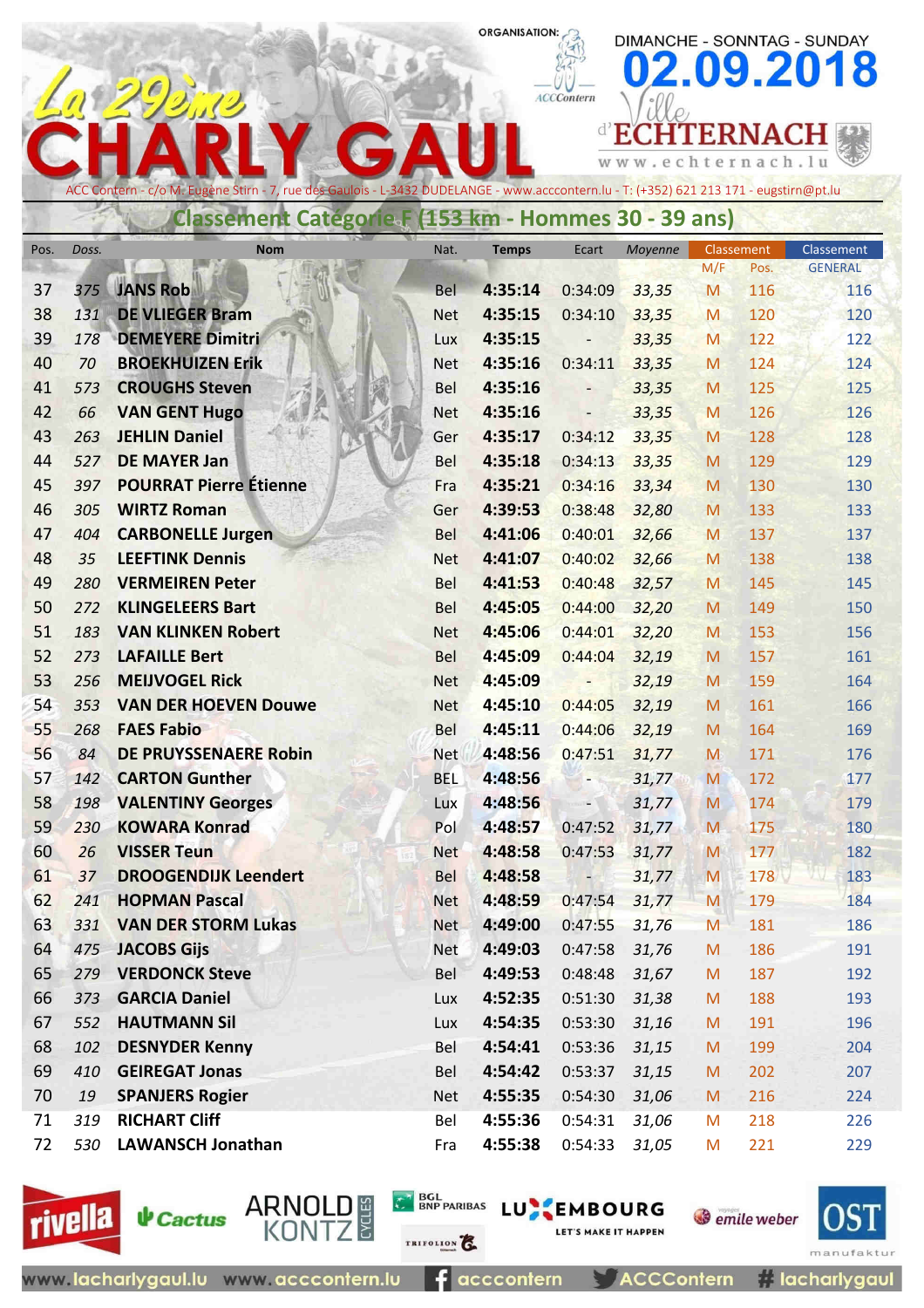# 09.2018 ACCContern **d'ECHTERNACH**

**ORGANISATION:** 

c h W W t e r n a c h . 1 u W  $\epsilon$ 

DIMANCHE - SONNTAG - SUNDAY

rue des Gaulois - L-3432 DUDELANGE - www.acccontern.lu - T: (+352) 621 213 171 - eugstirn@pt.lu

## **Classement Catégorie F (153 km - Hommes 30 - 39 ans)**

| Pos.     | Doss.      | <b>Nom</b>                                      | Nat.                     | Temps              | Ecart              | Moyenne        | Classement |            | Classement     |
|----------|------------|-------------------------------------------------|--------------------------|--------------------|--------------------|----------------|------------|------------|----------------|
|          |            |                                                 |                          |                    |                    |                | M/F        | Pos.       | <b>GENERAL</b> |
| 73       | 12         | <b>LEVEN Glen</b>                               | Lux                      | 4:56:51            | 0:55:46            | 30,92          | M          | 227        | 235            |
| 74       | 352        | <b>KNOOT Nils</b>                               | <b>Net</b>               | 5:00:38            | 0:59:33            | 30,54          | M          | 237        | 245            |
| 75       | 215        | <b>KINZHY Hoorelbeke</b>                        | <b>Bel</b>               | 5:01:15            | 1:00:10            | 30,47          | M          | 239        | 247            |
| 76       | 81         | <b>DIJK Maarten</b>                             | <b>Net</b>               | 5:01:32            | 1:00:27            | 30,44          | M          | 240        | 248            |
| 77       | 330        | <b>POIVRET Mathieu</b>                          | Fra                      | 5:05:06            | 1:04:01            | 30,09          | M          | 252        | 260            |
| 78<br>79 | 591        | <b>DEHEN Nicolas</b><br><b>GAUDRON Jean-Luc</b> | <b>Bel</b>               | 5:05:47<br>5:09:03 | 1:04:42            | 30,02          | M          | 257        | 265            |
| 80       | 160<br>380 | <b>DETROZ Pierre-Etienne</b>                    | Lux                      | 5:15:47            | 1:07:58<br>1:14:42 | 29,70<br>29,07 | M          | 268<br>295 | 276<br>304     |
| 81       | 395        | <b>DETAL Bertrand</b>                           | <b>Bel</b><br><b>Bel</b> | 5:16:54            | 1:15:49            | 28,97          | M<br>M     | 307        | 316            |
| 82       | 387        | <b>FISCHBACH Laurent</b>                        | Lux                      | 5:16:56            | 1:15:51            | 28,97          | M          | 310        | 319            |
| 83       | 11         | <b>GINDT Max</b>                                | Lux                      | 5:22:13            | 1:21:08            | 28,49          | M          | 325        | 335            |
| 84       | 579        | <b>SCHACK Pol</b>                               | Lux                      | 5:27:25            | 1:26:20            | 28,04          | M          | 342        | 352            |
| 85       | 371        | <b>DAHM Charles</b>                             | Lux                      | 5:27:40            | 1:26:35            | 28,02          | M          | 345        | 355            |
| 86       | 92         | <b>DAVIDS Tom</b>                               | <b>Net</b>               | 5:28:29            | 1:27:24            | 27,95          | M          | 348        | 358            |
| 87       | 336        | <b>BERENDSEN Joury</b>                          | <b>Net</b>               | 5:28:31            | 1:27:26            | 27,94          | M          | 349        | 359            |
| 88       | 458        | <b>NEYEN Marc</b>                               | Lux                      | 5:30:36            | 1:29:31            | 27,77          | M          | 356        | 366            |
| 89       | 511        | <b>VERKAULST Wouter</b>                         | <b>Net</b>               | 5:32:10            | 1:31:05            | 27,64          | M          | 369        | 379            |
| 90       | 402        | <b>RANSIJN Aryan</b>                            | <b>Net</b>               | 5:37:39            | 1:36:34            | 27,19          | M          | 375        | 385            |
| 91       | 229        | <b>BESENIUS Eric</b>                            | Lux                      | 5:39:59            | 1:38:54            | 27,00          | M          | 385        | 395            |
| 92       | 289        | <b>VAN HAREN Pierre</b>                         | <b>Bel</b>               | 5:40:00            | 1:38:55            | 27,00          | M          | 386        | 396            |
| 93       | 199        | <b>HOESS Stefan</b>                             | Ger                      | 5:42:36            | 1:41:31            | 26,80          | M          | 392        | 402            |
| 94       | 443        | <b>LEIDER Eric</b>                              | Lux                      | 5:44:01            | 1:42:56            | 26,68          | M          | 396        | 406            |
| 95       | 57         | <b>MATHON Florent</b>                           | <b>Bel</b>               | 5:45:00            | 1:43:55            | 26,61          | M          | 399        | 410            |
| 96       | 141        | <b>PLATTEL Ed</b>                               | <b>NET</b>               | 5:46:25            | 1:45:20            | 26,50          | M          | 404        | 415            |
| 97       | 20         | <b>FARCHY Daniel</b>                            | <b>Ire</b>               | 5:47:15            | 1:46:10            | 26,44          | M          | 407        | 418            |
| 98       | 583        | <b>DANDRIMONT Eric</b>                          | Fra                      | 5:47:24            | 1:46:19            | 26,42          | M          | 410        | 421            |
| 99       | 322        | <b>DAUVILLIER Thibaud</b>                       | Fra                      | 5:47:26            | 1:46:21            | 26,42          | M          | 411        | 422            |
| 100      | 429        | <b>DEVILLERS Matthieu</b>                       | Fra                      | 5:47:27            | 1:46:22            | 26,42          | M          | 412        | 423            |
| 101      | 216        | <b>VAN T LAND Niels</b>                         | <b>Net</b>               | 5:47:33            | 1:46:28            | 26,41          | M          | 418        | 430            |
| 102      | 238        | <b>SCHILTZ Steven</b>                           | Lux                      | 5:47:59            | 1:46:54            | 26,38          | M          | 420        | 433            |
| 103      | 243        | <b>SCHERTZ Steve</b>                            | Lux                      | 5:48:37            | 1:47:32            | 26,33          | M          | 421        | 434            |
| 104      | 189        | <b>MUYLAERT Dimitri</b>                         | <b>Bel</b>               | 5:50:23            | 1:49:18            | 26,20          | M          | 425        | 438            |
| 105      | 226        | <b>IJDO Albert</b>                              | Net                      | 5:50:33            | 1:49:28            | 26,19          | M          | 428        | 441            |
| 106      | 419        | <b>GASPAR Rui</b>                               | Lux                      | 5:52:17            | 1:51:12            | 26,06          | M          | 431        | 444            |
| 107      | 403        | <b>BOSSELER Eric</b>                            | Lux                      | 6:00:09            | 1:59:04            | 25,49          | M          | 440        | 455            |
| 108      | 576        | <b>VAN HOEF Vincent</b>                         | Bel                      | 6:01:51            | 2:00:46            | 25,37          | M          | 444        | 459            |



**↓** Cactus

ARNOLD #<br>KONTZ

TRIFOLION<sup>2</sup>

**C**<sup>N</sup>BSL<sub>BNP PARIBAS LUNEMBOURG</sub>

**ACCContern** 

**LET'S MAKE IT HAPPEN** 

**S** emile weber